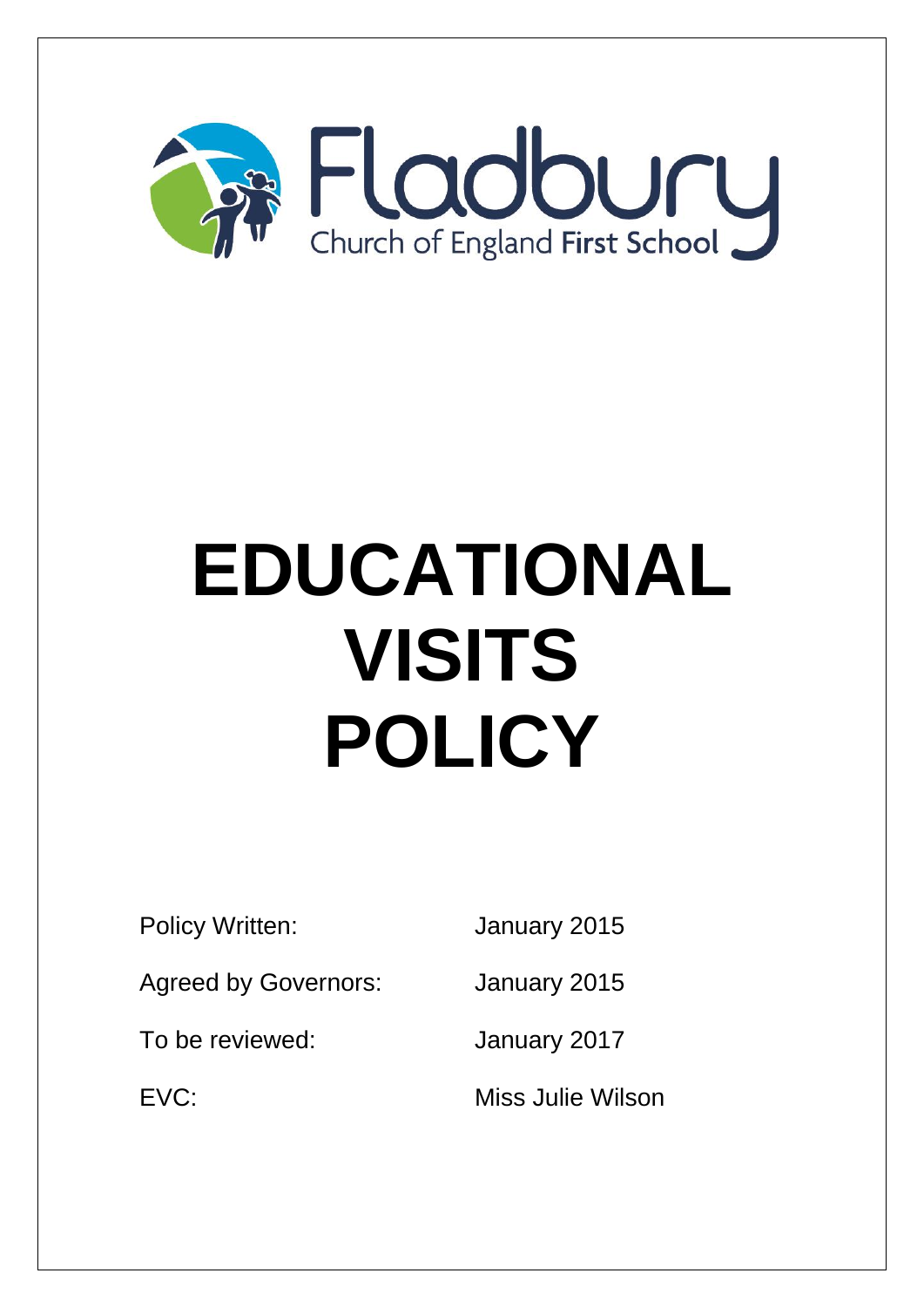# **RATIONAL:**

At Fladbury First School, we value opportunities to deliver our curriculum in active and engaging ways.

"Outdoor learning supports academic achievement, for example through fieldwork projects, as well as the development of 'soft' skills and social skills, particularly in hard to reach children. It can take place on school trips, on visits in the local community or in the school grounds."

House of Commons Education and Skills Select Committee – February 2005

Learning Outside of the Classroom (LOtC) gives depth to the curriculum and makes an important contribution to students' physical, personal and social education Outdoor Education- Aspects of good practice – OfSTED – Sept 2004

An educational visit can therefore be seen as any aspect of a pupil's education that takes place off the main school site and should include visits to such places as parks, museums, swimming pools etc. as well as residential trips and visits abroad.

Fladbury First School adopts the Worcestershire County Council Policy document: 'The Management of Visits and Learning Outside the Classroom Activities Policy'. The Establishments Arrangements section for this school is linked to the above Policy. The guidance in this policy must be read in conjunction with guidance, as that found within the Outdoor Education Advisors Guidance (OEAG), which is endorsed by the Health and Safety Committee (HSC) www.oeapng.org

This policy applies to all of the staff at Fladbury First School and to all visits and LOTC activities whether or not they occur during normal working hours, weekends and during holidays.

# **ROLES AND RESPONSIBILITIES**

# **Role of the Governors:**

• To ensure that the Head Teacher and the EVC have adhered to the guidelines contained within the above.

• To ensure that visits have appropriate educational merit

• To define which type of visits should be approved by the Governing Body, and/or the Head Teacher, and/or or the Educational Visit Coordinator.

• To ensure that that all aspects of risk management have been considered and that risk assessments for travel, accommodation and activities have been carried out prior to departure. It is not expected that Governors should become directly involved in risk assessment and related matters unless they have an appropriate competence.

• Ask questions about a visit's educational objectives and how they will be met. Are the objectives appropriate to the age and abilities of the pupil group? Why is a particular venue being used? Is the visit inclusive for all students? Is the visit value for money?

• To ensure measures exist to obtain parental consent on a basis of full information, to investigate parental complaints.

• To review annually the EV policy and procedures including incident and emergency management systems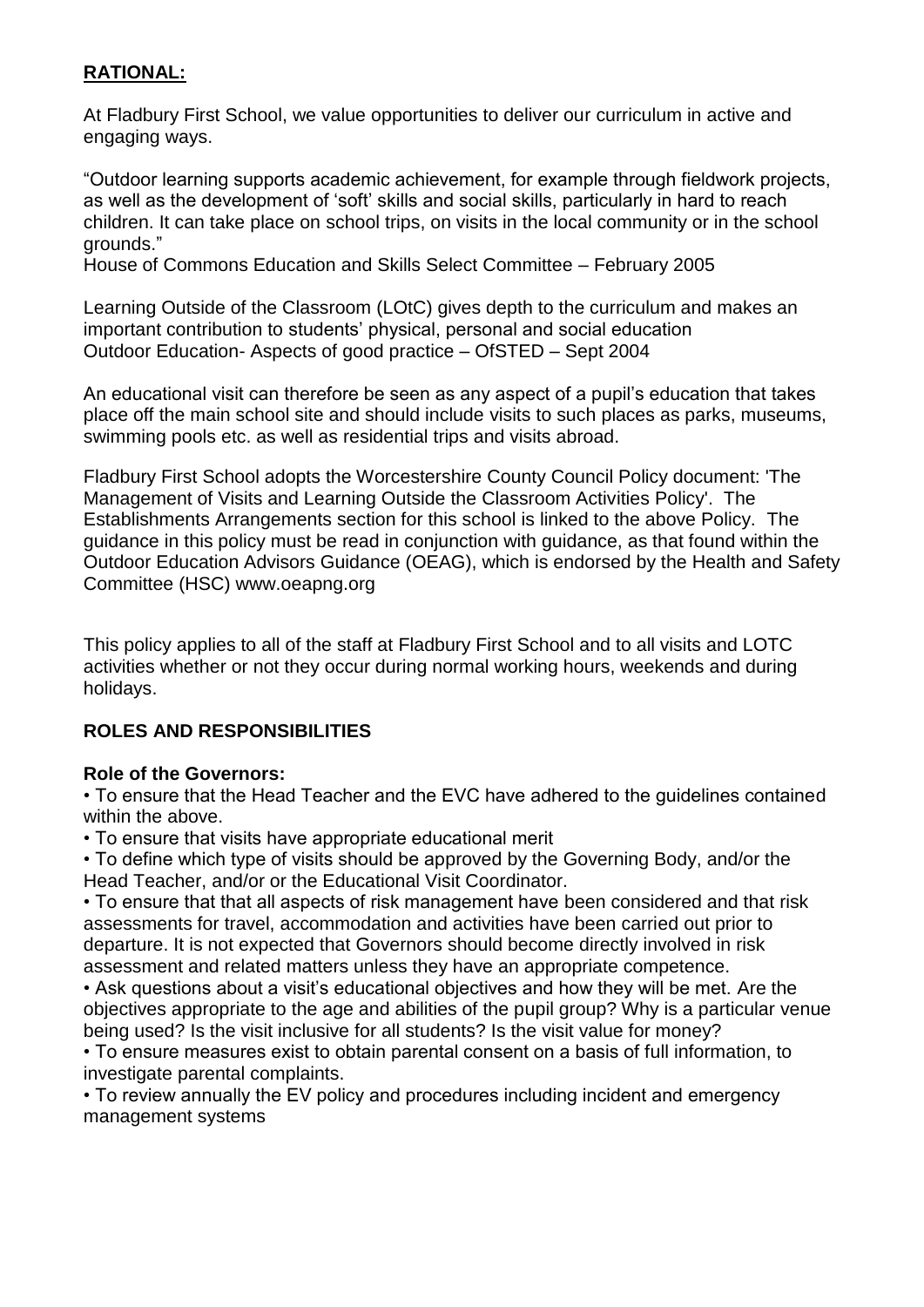# **Role of the Educational Visit Co-ordinator/ Head Teacher:**

It has been identified in the guidance (see above) as good practice for each school to have an Educational Visit Co-ordinator (EVC). At Fladbury First School the EVC is the Head Teacher – Miss Julie Wilson. The EVC's role is to ensure that all visits follow policy guidance and all of the schools other relevant policies and procedures:

• To approve educational visits as agreed by Governing Body

• To provide adequate documentation to support planning of all trips and visits.

• To ensure all off-site visits are thoroughly planned using standardised whole-school documentation.

• To ensure all staff are aware of the guidelines concerning their particular visit, and that their training is revisited every three years, or on staff change.

• To assign competent people to lead or otherwise supervise a visit. Competence of other adults proposed to provide support or lead activities within a visit will commonly be done with reference to accreditations from an awarding body and/or previous experience and on the job training.

• To ensure visits have appropriate support ratios and adequate cover for health and safety, first aid, medication and behaviour management.

• To work with the Visit Leader (VL) to obtain the consent or refusal of parents and to provide full details of the visit beforehand so that parents can consent or refuse consent on a fully informed basis.

• To organise the emergency arrangements and ensure there is an emergency contact for each visit.

• To keep records of individual visits including reports of accidents and 'near accidents' (sometimes known as 'near misses').

• To ensure that arrangements are in place for the Governing Body to be made aware of visits so that questions can be asked as necessary.

• To ensure that appropriate documentation has been completed in compliance with guidelines.

• To ensure that visit evaluation is used to inform future visits and training needs. Further staff training should be made available where a need is identified.

• To arrange for the recording of accidents and the reporting of serious injuries as required. Accident and incident records should be reviewed regularly, and this information used to inform future visits.

• To review systems and, on occasion, monitor practice, and ensure that own training is updated every three years.

# **Role of the Visit Leader:**

The Visit Leader has full responsibility for the safe running of the activity including pre planning and following guidance and ensuring all participants are aware of their roles. To achieve this, the Visit Leader will;

• Identify the clear purpose and objectives of the visit.

• Complete visit documentation and obtain EVC approval for any visit off-site, no matter how short its duration, or regular.

• Plan the itinerary in such a way as to account for all times on the visit including meal and 'down' times particularly on residential trips.

• Have prior knowledge of the venue – the visit leader should normally have made an exploratory pre visit.

• Inform parents and seek permission/consent, detailing the nature, purpose and related activities involved in the visit.

• Allocate supervisory responsibility to each adult for named pupils and ensure that each adult knows which pupils they are responsible for. To ensure that each pupil knows which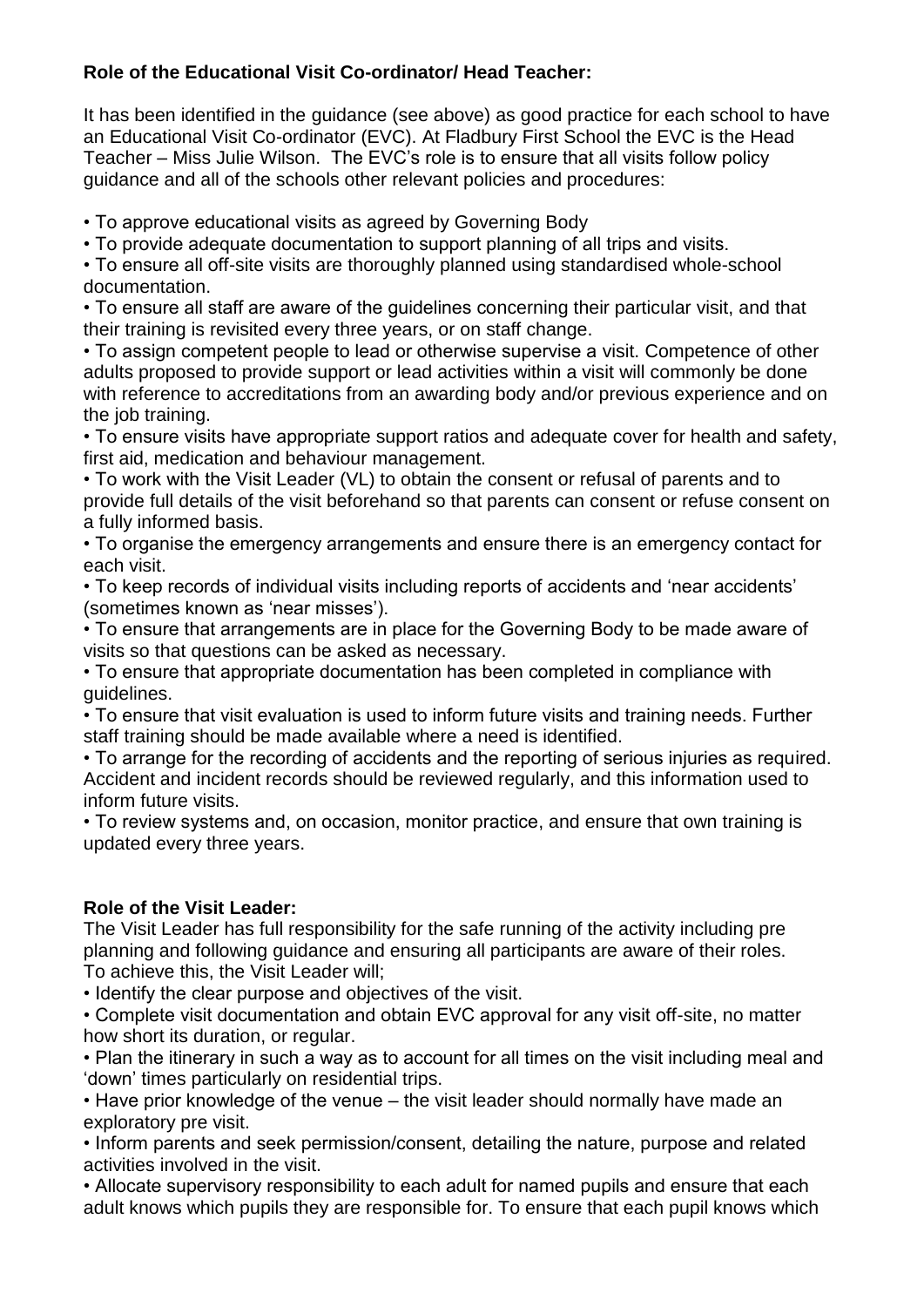adult is responsible for them and that all adults understand that they are responsible to the visit leader for the supervision of the pupils assigned to them.

• To ensure that all adults involved in supervising the visit are aware of the risk assessments including a 'Plan B' and the expected standards of behaviour.

• To continuously monitor the appropriateness of the activity, the physical and mental condition and abilities of the group members and the suitability of the prevailing conditions.

## **Role of the Emergency contact**

At Fladbury First School the emergency contact is usually the office manager – Mrs Alison Marlow. The named emergency contact will have been briefed of the venue, location, itinerary and activities involved. They will hold the contact numbers for staff and children and will have been made aware by the EVL and EVC of the plan in the event of an emergency. It is better that this person be able to drive, and have access to a vehicle and phone line to the EVL (in addition to the one such as the school number, which may be blocked by parents incoming calls.)

# **Role of the Pupil**

• To be aware of the risk assessments

• To know who their supervisor is at any given time and how to contact him or her and to alert the supervisor if someone is missing or in difficulties.

• To understand the need to have a meeting place to return to, or an instruction to remain where they are, if separated.

• To understand and accept the expected standards of behaviour.

## **Planning**

a. Obtain consent from the Head Teacher, or, in her absence, from the Deputy Head before booking a trip

b. Confirm details with the EVC/Head Teacher and ensure details have been entered into the school diary and the EVOLVE system

c. Complete the risk assessment, ensuring that it is signed and checked by the EVC.

d. When the visit is authorised, letters can be sent home to parents as necessary. Parents must always be made aware when their children are undertaking a visit and will be off school premises.

e. Collect reply slips (bearing in mind some pupils in care of social services may also need additional permission from them) - No pupil will be allowed to go on a visit without parental permission.

f. Liaise with the EVC over any changes to the approved itinerary and arrangements.

g. Pre-visits. In most cases it is very important to undertake a pre visit. The need for a previsit should be discussed with the EVC. If a pre-visit is considered as not being necessary the reasons must be noted on the visit risk assessment.

h. Have a plan for periods of 'downtime' such as those during residential, and a plan B, should weather curtail the planned activities.

i. Wherever possible and practical a First-aider should accompany each visit offsite.

There should always be an appropriate first aid box available for use.

#### **In planning and organising a residential trip or visit involving outdoor and adventurous activities the above process remains relevant with the following additions.**

• All visits involving a residential (overnight stay) and/or adventurous activities have had responsibility of organising etc delegated to the Head Teacher, although they do need to be informed before a contract is made with a Provider.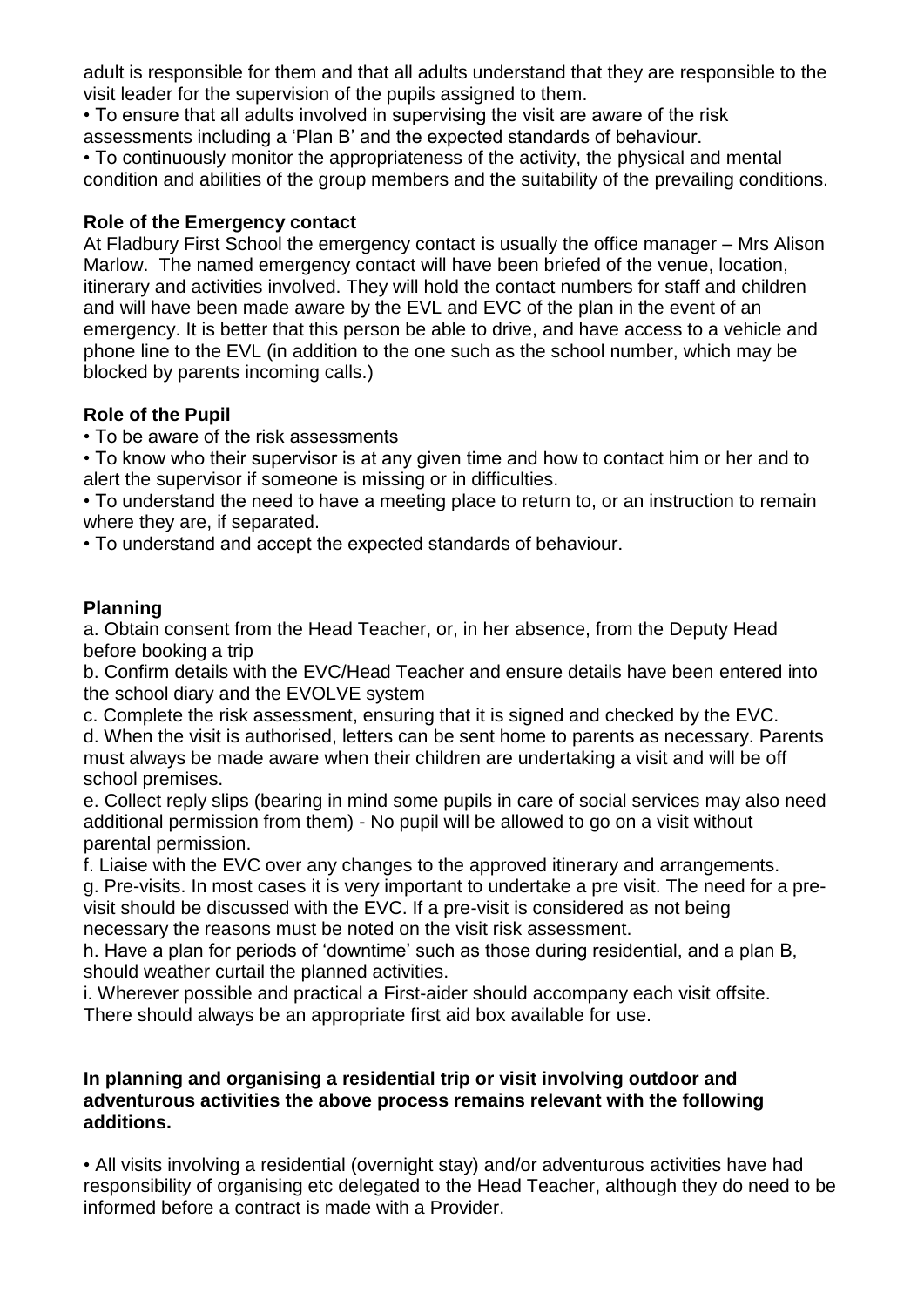• Obtain approval from the Headteacher. This will allow the date to be entered into the school diary at least 10 Weeks prior to the visit

• When the visit is authorised, letters can be sent home to parents as necessary.

• Collect reply slips (bearing in mind some pupils in care of social services may also need additional permission from them) – No pupil will be allowed to go on a visit without parental permission. Authorisation for the visit leader to act for the child in the event of a medical emergency should be implicit within the permission.

• Collect pupil donations using the procedures requested by the office.

Carry out a pre visit, and read website and documents carefully – share will all adults, and where appropriate, children.

• Liase with the EVC over any changes to the approved itinerary and arrangements. Hold a meeting for parents prior to the visit to brief them fully.

# **During the Trip**

- Throughout the duration of any trip off-site, the pupils and staff will be expected to adhere to the policies and procedures laid down in the school's other documentation (specifically the School's Behaviour Policy, First Aid Policy and Health and Safety Policy). Where specific medical plans exist the visit leader is responsible for ensuring all staff and accompanying adults are aware of the plan.
- Staff Code of Conduct Policy is adhered to throughout the trip, even when not with children.
- One of the key features of all visits is the need for all staff to be involved in on going risk assessments. Visit Leaders need to make decisions on an on-going basis regarding the safety of the visit. (see 'Risk Assessments'). This includes the support ratios and pupil groupings dependent upon social interactions and behavioural issues presented during the day. All members of staff need to be aware of the plans and procedures identified for dealing with pupils with specific behaviour plans.
- Visit Leaders must take a mobile phone in order to remain in contact with the school (and vice versa) during the time off-site. In the event of an emergency, the school must be contacted immediately (or as soon as is practical) in order that the Head Teacher can take charge of the management of the incident. This procedure will follow the schools Emergency/Crisis Plan.
- All adults accompanying the trip must receive a copy of the risk assessment, prior to the trip. This risk assessment should include mobile numbers of all adults accompanying the trip.
- It is the school's policy that all pupils will be assigned to a group, supervised by an adult. Regular head counts will be taken throughout the day to ensure pupils are always accounted for.
- Pupils will not be permitted out of sight of accompanying adults. Pupils will not be left in the care of accompanying parents, unless accompanied by a member of staff.

## **Review**

- All journeys and visits off-site must be reviewed and evaluated in relation to the visit aims and purpose in order to aid future planning. It is the responsibility of the Visit Leader to inform the EVC of any specific issues effecting future visits concerning the venue, the transport or the group.
- In the case of a residential or outdoor or adventurous activity, this will take the form of a formal meeting in the week following the trip.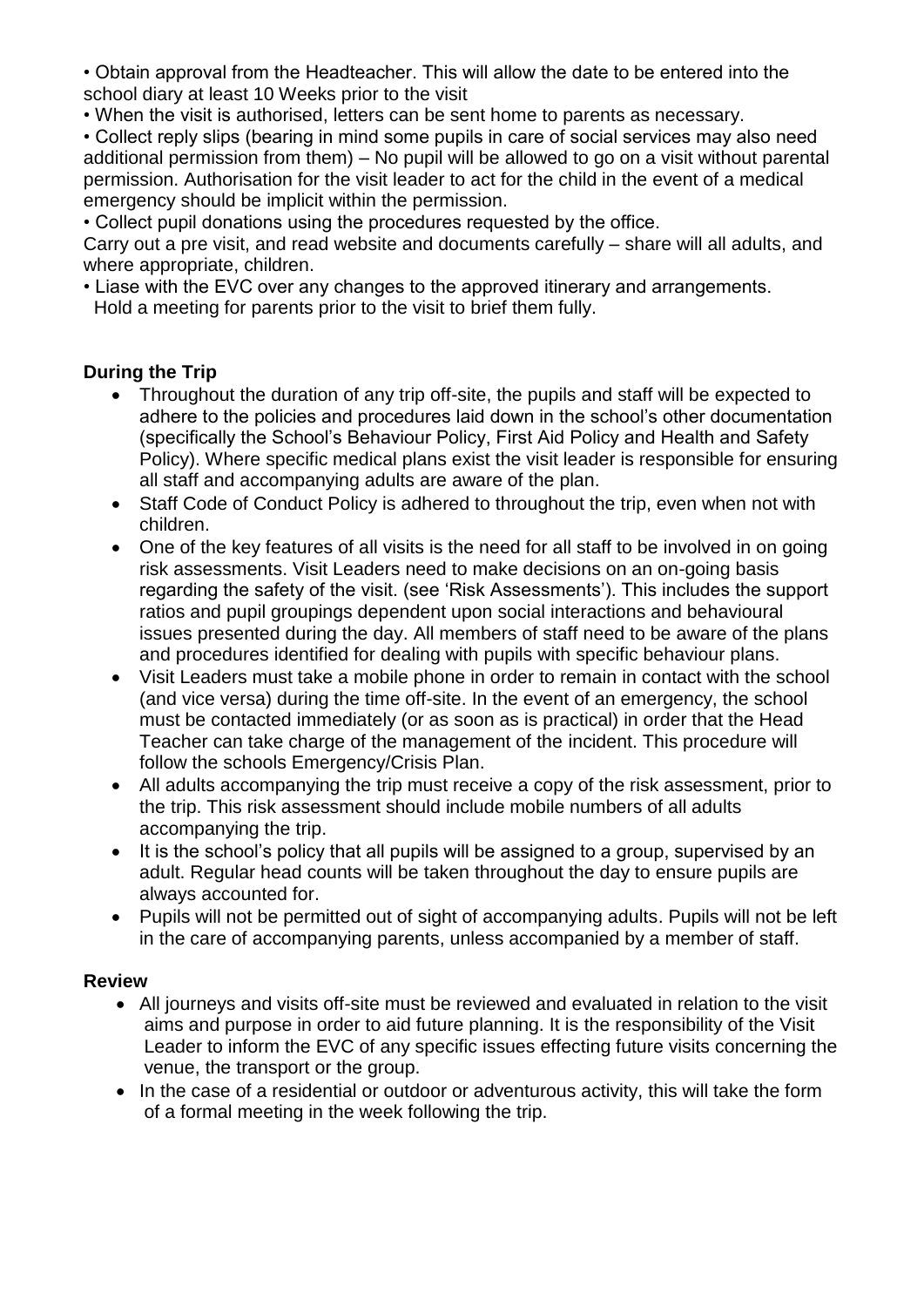## **RISK ASSESSMENTS**

Risk assessment and risk management are legal requirements. For educational visits they involve the careful examination of what could cause harm during the visit and whether enough precautions have been taken or whether more should be done. The aim is to make sure no one gets hurt or becomes ill.

The programme of a visit, as set out in the risk assessment and the consent form, should not be deviated from.

Risk Assessments must be completed for any trip or activity which takes place off site; they must be presented to the head teacher at least a week before the intended trip. If any aspect of the risk assessment changes prior to, or during the visit, the Head Teacher (or, in her absence, the Deputy) must be informed immediately. Some changes may lead to the cancellation of the visit.

## **Risk assessment for educational visits can be usefully considered as having three levels:**

- Generic activity risk assessments, which are likely to apply to an activity which takes place on a regular basis (i.e. weekly swimming lessons or visits to Forest School)
- Visit/site specific risk assessments which will differ from place to place and group to group. These are usually undertaken by the school for each venue and are amended as necessary for different groups. They should be prepared or agreed by someone trained and competent to assess risks, such as the EVC.
- Activities such as swimming, crossing roads and curricular partnerships with other schools are examples both Generic and Site Specific risk assessments where the same venue is used each week and, barring any changes to the nature of that venue, our prime concern on a weekly basis is the risk presented by the group of pupils undertaking the visit.
- However for visits which are 'one offs' a specific risk assessment for the venue itself as well as for the pupils is required. Examples of this would be visits to farms, galleries, museums, public parks, garden centres etc. as part of a specific curriculum module for a specific class group
- For both of these the EVC will direct the visit leader to the relevant sections of LEA/employer and national guidelines covering the type of visit.
- Ongoing risk assessments are those that take account of unplanned and unexpected changes, for example, illness of staff or pupils, changes of weather, availability of preferred activity. The visit leader is responsible for making decisions on an on-going basis during the visit as to the appropriateness of continuing the visit in the light of prevailing conditions.

Where it is considered unsafe to include a particular pupil because there are serious doubts concerning their behaviour or it is felt that they represent a significant risk to themselves or others within the group (including staff), the Head Teacher will make the final decision on whether the pupil should access the trip and suitable alternatives that will meet the educational need s of the visit will be planned.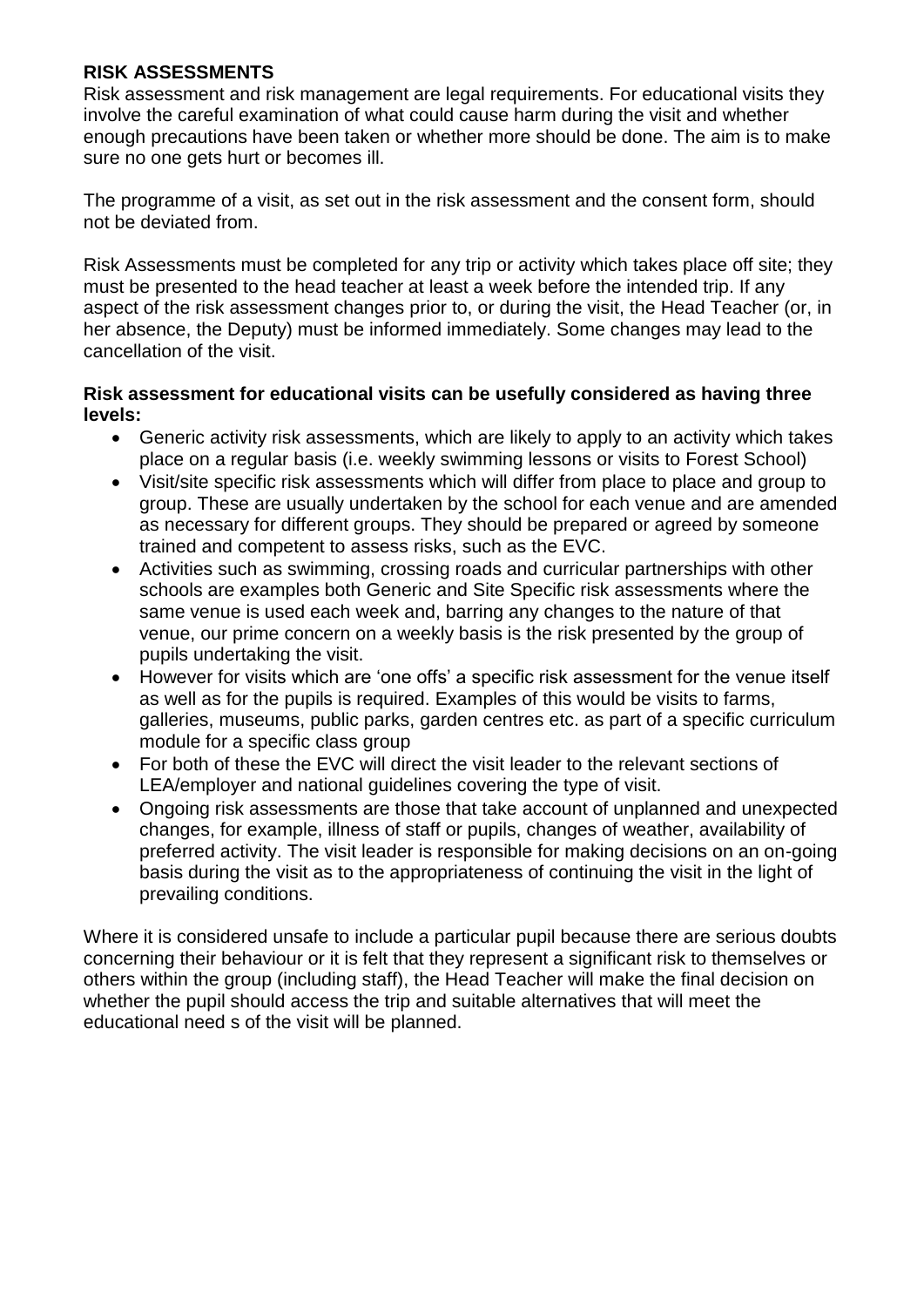# **INSURANCE**

When a trip is undertaken as part of the normal school curriculum, even though it is conducted off school premises, the insurance arrangements for the school will prevail. The visit leader must check the need for additional travel insurance depending upon the nature of the activity to be undertaken. When a tour operator is used the type and extent of the insurance cover being used should be ascertained. All Providers must hold £5 million Public Liability Insurance.

# **VOLUNTARY CONTRIBUTIONS**

The basic principle underlying the charging provisions of the 1988 Act (ERA 1988) is that education provided by any maintained school for its registered pupils should be free of charge if it takes place wholly or mainly during school hours. There is also the principle that an educational visit mainly outside the school day should be free of charge if it contributes to the delivery of the National Curriculum.

Charges will be made for residential accommodation.

Visits that are non-educational should not take place during school time. Therefore, all visits during the school day should therefore be deemed to be educational. The educational value of every trip will be noted on the Risk Assessment form and shared with pupils and accompanying adults.

Voluntary contributions can be requested for any educational visit that takes place during the school day; however a pupil cannot be prevented from taking part in the visit on the basis of a family not making any or sufficient contribution. Costs can be calculated against transport, board and lodging, admission costs, costs of appropriate non-teaching staff, incidental costs of staff, materials and equipment and insurance costs.

# **VOLUNTARY HELP**

The use of voluntary helpers should only be permitted by the Head Teacher or EVC This permission will be based upon knowledge of the volunteers and their previous experience and training (on the job). The fact that help is voluntary does not negate the legal responsibility of those involved. The Visit Leader will be responsible for the conduct of all helpers, voluntary or otherwise on the trip. The Visit Leader will also ensure that all adults accompanying the trip are made aware of the risk assessment as well as relevant school policies with regard to behaviour, first aid, etc.

DBS checks should be carried out by the office on all volunteer helpers – hence much advance notice is needed and those intending to use voluntary help should liaise with the EVC as early as possible in the planning phase.

All volunteer helpers have the same responsibility to follow the instructions of the visit leader.

# **TRANSPORT**

Parents should always be informed of the type of transport to be used and risk assessments carried out.

Hired transport – The school should ensure appropriate levels of supervisory staff are available to ensure the safety and welfare of all pupils. The driver of the coach has no responsibility for the behaviour and conduct of the pupils.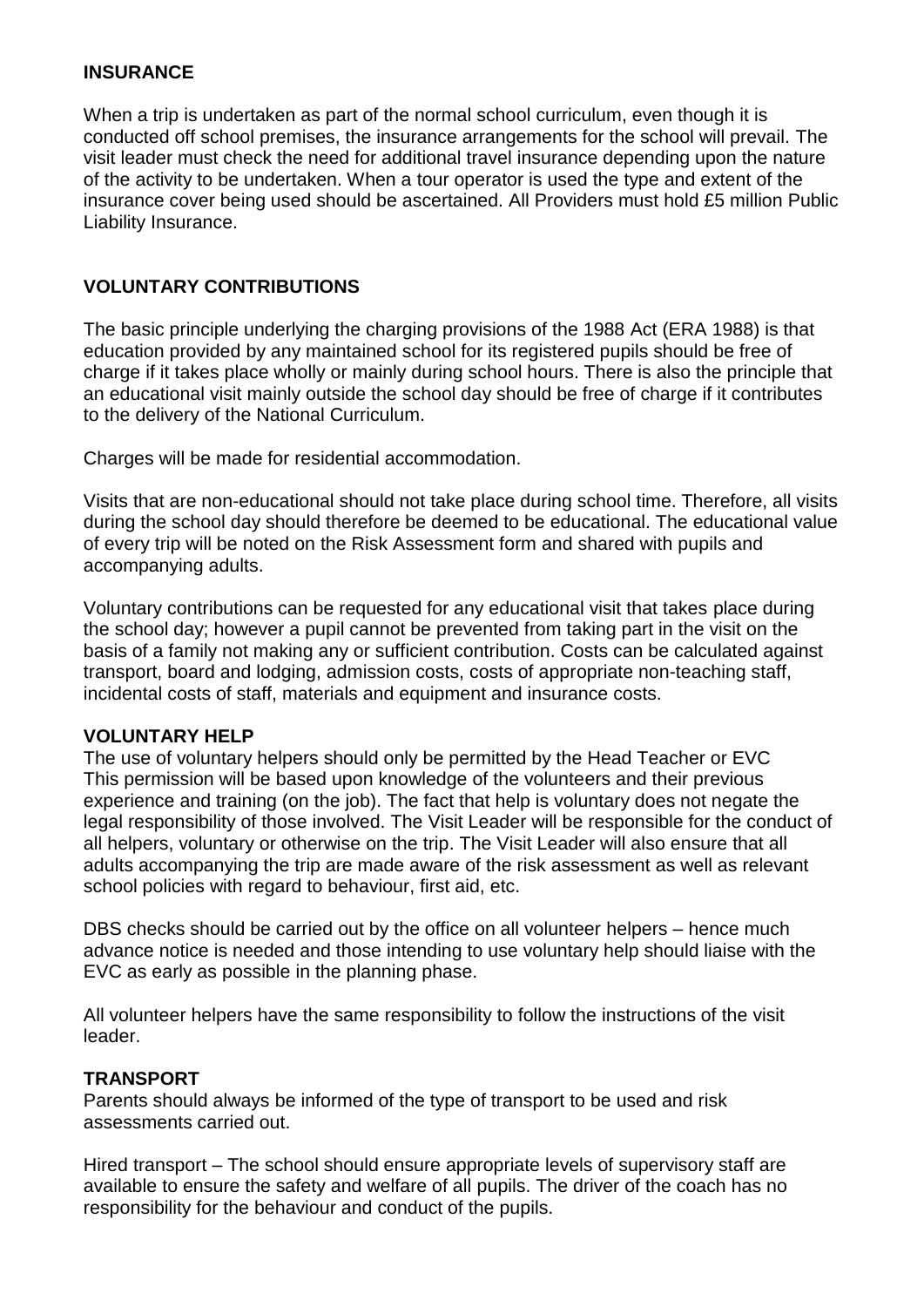**Uses of private cars – Parents are** occasionally asked to transport their own child to a venue. If they are asked to take a friend of their child they will be asked to sign the consent form, as will the parent of the friend.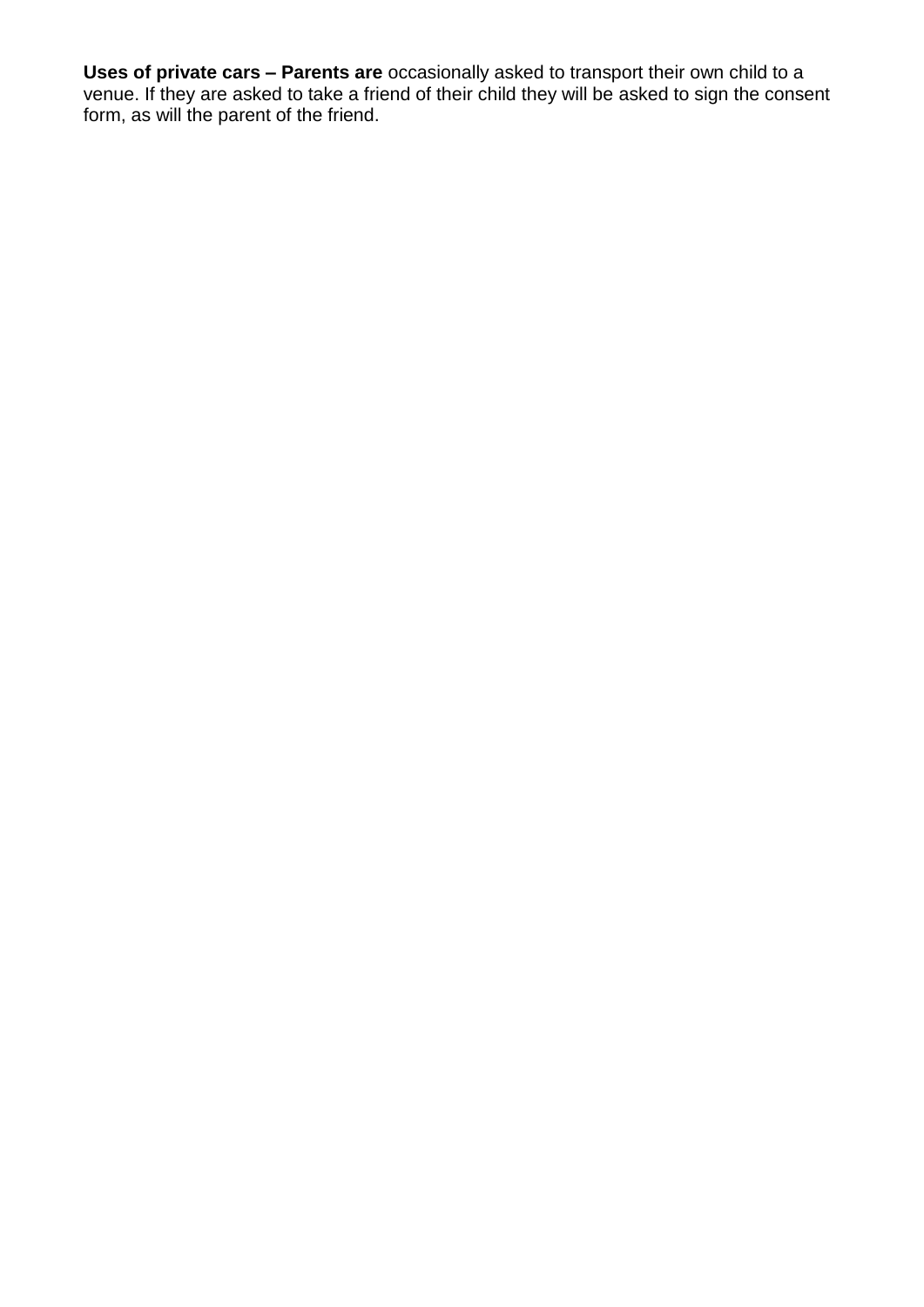#### **Appendix 1 Visit Leader Check List**

 $\Box$  I have met all requirements of my employer's and my establishment's policies relevant to the visit.

 $\Box$  I am confident to lead the visit and have the specific competence to do so, and have been judged so by my head / manager in line with my employer's requirements.

 $\Box$  I have planned and prepared for the visit, involving staff and voung people in the planning and risk management process to ensure wider understanding.

 $\Box$  I have kept my EVC informed at each stage of the planning process.

 $\Box$  I have undertaken a preliminary visit if appropriate or required by establishment policy.

 $\Box$  I have defined the roles and responsibilities of other staff (and young people) to ensure effective supervision, and have appointed a deputy.

 $\Box$  I have shared details of 24/7 emergency contacts and emergency arrangements with key staff.

 $\Box$  I have obtained parental consent forms (where required), medical details and contact details and these have been copied and shared with relevant staff and providers.

 $\Box$  Child protection issues are addressed, including DBS checks and processes where appropriate.

 $\Box$  I have disseminated relevant information to supporting staff.

□ There is access to first aid at an appropriate level.

 $\Box$  Relevant information has been provided to parents and young people, and pre-visit information meetings have been arranged where appropriate.

 $\Box$  All aspects of the visit (both during and after the event) are evaluated.

□ Staff and other supervisors have been appropriately briefed on

of the nature of the group, including age, health characteristics, capabilities, special educational needs, likely behaviour and any other information relevant to the planned activities.

 $\Box$  The visit is effectively supervised - staffing ratios meet requirements of good practice.

 $\Box$  Staff and third party providers have access to emergency contact and emergency procedure details.